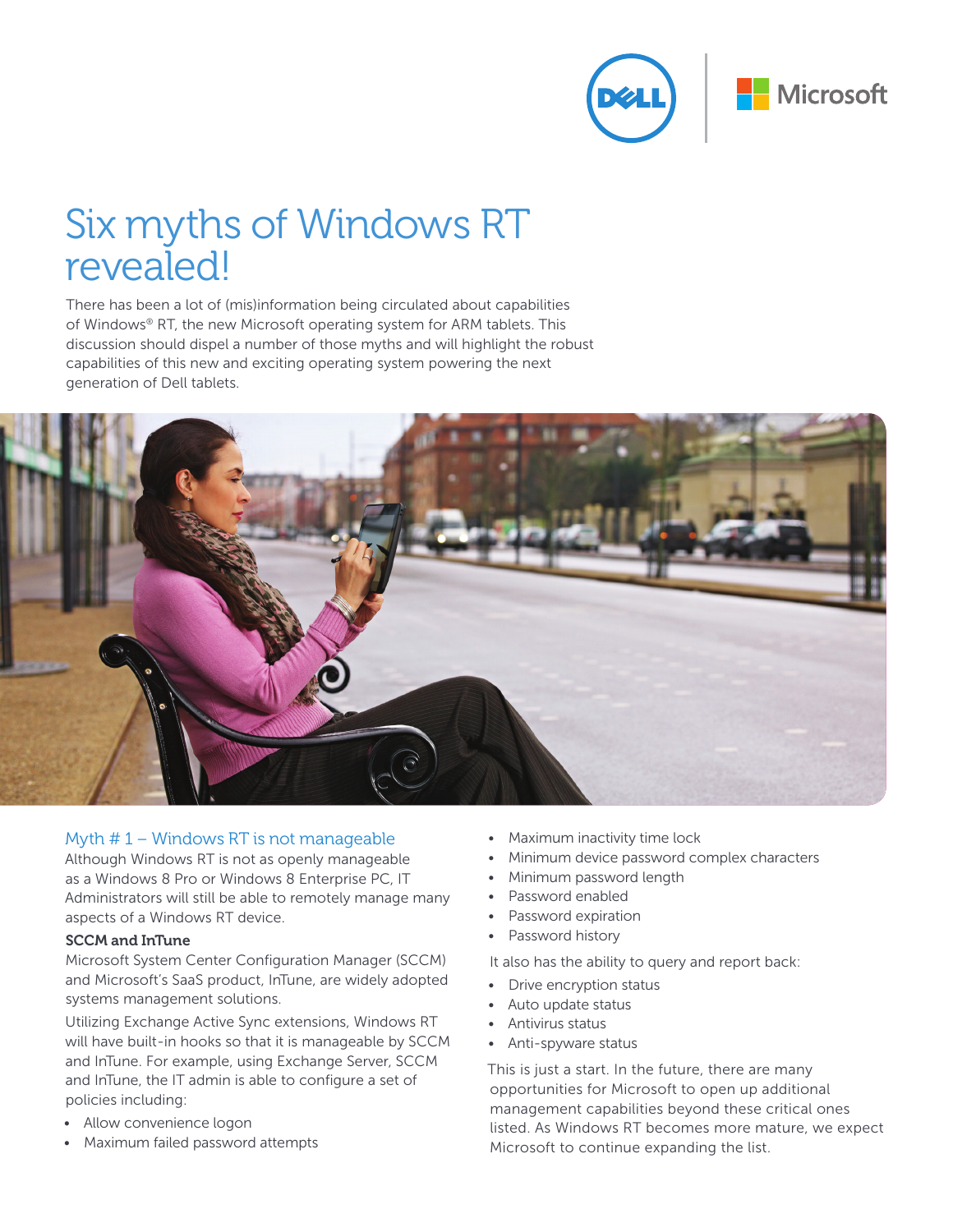# Myth #2 – Windows RT is not secure

Out of the box, Windows RT devices are loaded with a number of built-in security features that will appeal to a broad set of customers with varying levels of security enforcement policies.

### Secure Boot

Secure Boot effectively locks down Windows RT devices by preventing it from loading (or booting for that matter) non-Windows operating systems. This effectively stops users from loading rogue or pirated copies of OS onto Windows RT devices. This maintains the integrity of the operating system so that it can always be trusted.

This same system also helps enforce that all applications be digitally signed using a trusted certificate before being installed on the device. It ensures authenticity (knowing where the app came from) and integrity (verifying the app hasn't been tampered with since its publication) for each application on a Windows RT device, preventing installation of unauthorized applications.

## Windows Defender

Although the Secure Boot system will prevent the majority of unauthorized applications from being installed, the next line of defense will be built-in Windows Defender, protecting the system against spyware and unwanted software. Windows Defender will continuously monitor and help remove malicious and potentially unwanted programs from the device.

### Full device encryption

Protecting data on the system is important for a number of reasons and encrypting the data on the device is the most widely accepted method of securing private information. Windows

RT devices come with full volume data encryption, which is based on their own bitlocker technology (although will not be branded BitLocker by Microsoft). This ensures that any sensitive data on the device will be inaccessible in the event the device is lost or stolen. The recovery key is stored on the user's SkyDrive account for easy access if needed.

Remote wipe of company sensitive data In the event that a Windows RT device is lost or stolen, the user or IT administrator with the proper credentials has the ability to remotely wipe EAS managed data (like email, contacts, and calendar events) on the device, even though the data is encrypted (just to be safe!). If the applications were installed through the Enterprise Application Store, IT admins will also be able to disable access to these line of business (LoB) apps (see Myth #4 below).

## Multi-factor authentication

Windows RT supports many forms of secure login, including picture password, typed password, biometric (fingerprint) and smartcards (PIV, GIDS) utilizing firmware trusted platform module (TPM), depending on the hardware configuration. Through the InTune management console, IT admins can also force policies such as strong password, password expiration, inactivity time lock, etc.

Separate user profiles are also supported which isolates and protects user's data from being accessed by other users logged into the device at the same time. Although separate local user profiles are possible, only one Enterprise Application Store credential is supported (i.e. authentication via AD).

## Firmware Trusted Platform Module

TPMs are devices that securely store cryptographic keys, such as password and login credentials (typed and smartcard based) and encryption keys. Windows RT supports a firmware based TPM so that user's passwords and credentials remain secure and protected.

# Myth #3 – Setting up Windows RT to work in an enterprise environment is difficult

Windows RT comes with a number of built-in, out-of-the-box tools that allow the device to easily connect the user to their enterprise environment and download LoB applications. So even though Windows RT does not directly support features like Domain Join, it is exceptionally "enterprise ready".

## VPN

Virtual Private Networking (VPN) creates a secure, reliable tunnel directly through a company's firewall that allows users to access corporate data and email. Windows RT has a built-in VPN that is compliant with the majority of advanced VPN systems in the marketplace today.

- Inbox VPN client included for Microsoft, Cisco, CheckPoint, and Juniper servers
- • VPN protocols supported: L2TP, PPTP, SSTP, Ipsec (IKEv2)
- Multiple ways of configuration (client UX, scripts, or management infrastructure)
- Encryption protocols: WEP, WPA, WPA2, WPA-Enterprise, WPA2- Enterprise, 802.1X
- • Certificate-based authentication

Using the built-in management agent, Windows RT allows automatic configuration of VPN profiles for the user, so that Windows RT devices easily connect to a corporate network requiring little user action.

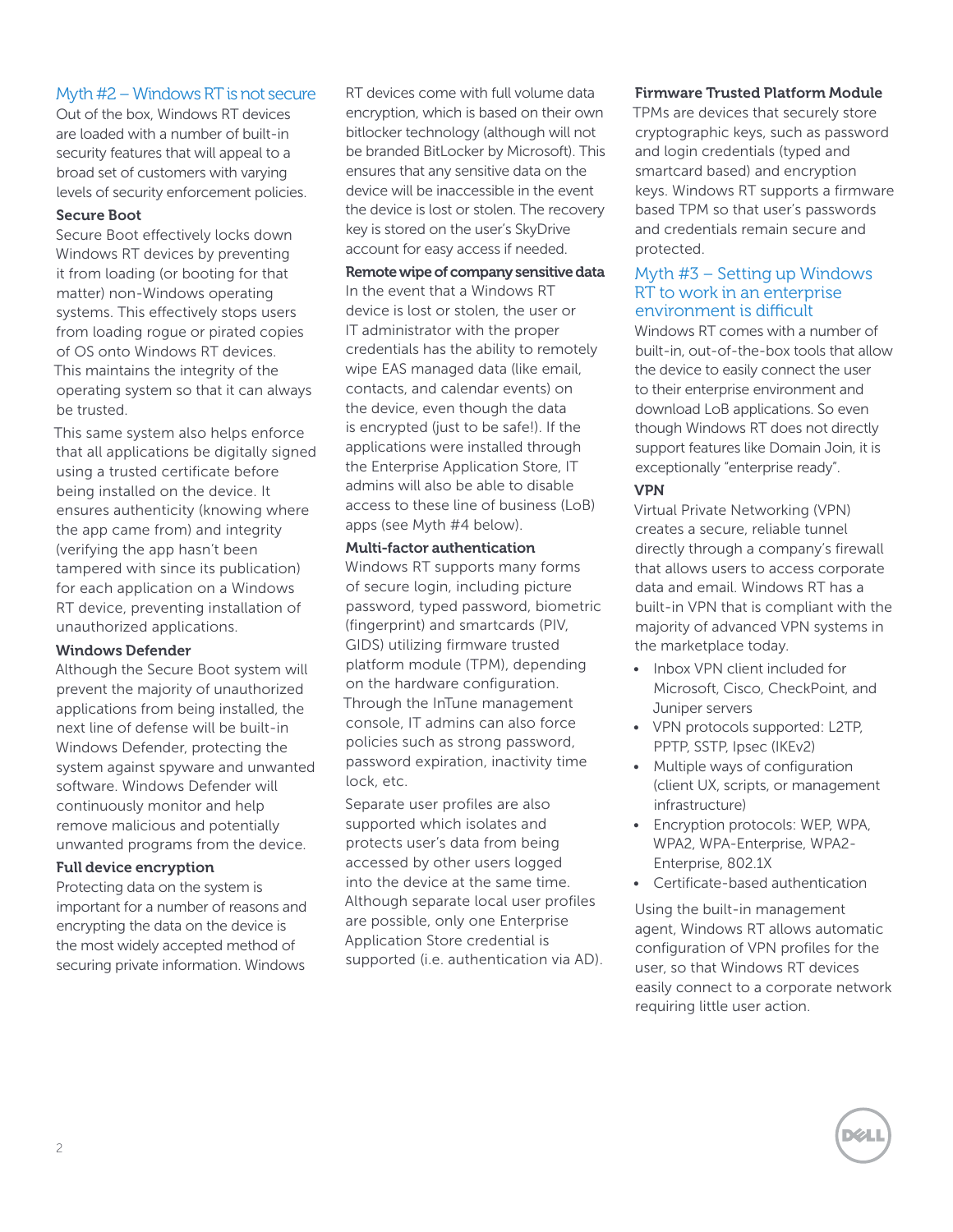## VDI support

For companies using Virtual Desktop Infrastructure (VDI), Windows RT allows the user to connect directly to their full Windows desktop and access legacy applications using the built-in VDI receiver application. This allows for:

- • Full VDI experience
- • Rich experience everywhere (RemoteFX, USB redirection, multitouch remoting)
- Best value for VDI (Fairshare)
- • Efficient management

So even though legacy native apps written purely in native WIN32 code cannot execute directly on Windows RT devices, these apps may still be accessible to the user through a connected VDI session. Plus, all the advantages of VDI such as session mobility, security and IT image management will be available to the Windows RT user through the built-in VDI receiver.

## Myth #4 – It's difficult to install line of business (LoB) apps on Windows RT

Enterprise customers have many options available to distribute LoB applications to their employees (or students). One way is through the Windows Store or through the Dell Shop (store within a store) application. Although this method is a convenient way to discover and download most popular off-the-shelf apps, it requires the user to log on using their personal Microsoft Live ID, which may not be appropriate for companies or school systems that have developed or negotiated separate volume license agreements for their LoB applications.

#### Enterprise Application Store

So by using the built-in Windows RT Management Agent and Enterprise Application Store, a curated set of company approved LoB apps can be easily discovered, downloaded and installed directly to the device. Microsoft allows the user to browse and discover these types of LoB apps that have been made available to them by the IT admin:

- Internally developed Windows RT apps that are not published in the Windows Store
- Apps produced by independent software vendors that are licensed to the organization for internal distribution
- Web links that launch websites and web-based apps directly in the browser
- • Links to app listings in the Windows Store. This is a convenient way for IT to make users aware of useful business apps that are publicly available.

Discovering and downloading LoB applications on Windows RT devices is quite simple. The Windows RT Management Agent and Enterprise Application Store allows the user to simply enter their corporate email address and password and the device will automatically present a set of LoB available for the user to download and install.

This same system also allows the IT Administrator to populate, manage and audit which applications are available to each user. This is accomplished by simply adding the user's credentials to the Active Directory (AD) service in the SCCM or InTune console.

By specifying which AD domain a particular user is a member of, IT admins

can offer different applications to different sets of users. For example, they can offer expense management, contact management and sales tracking applications to their road warriors and offer quality control, inventory management and logistics applications to team members on the factory floor.



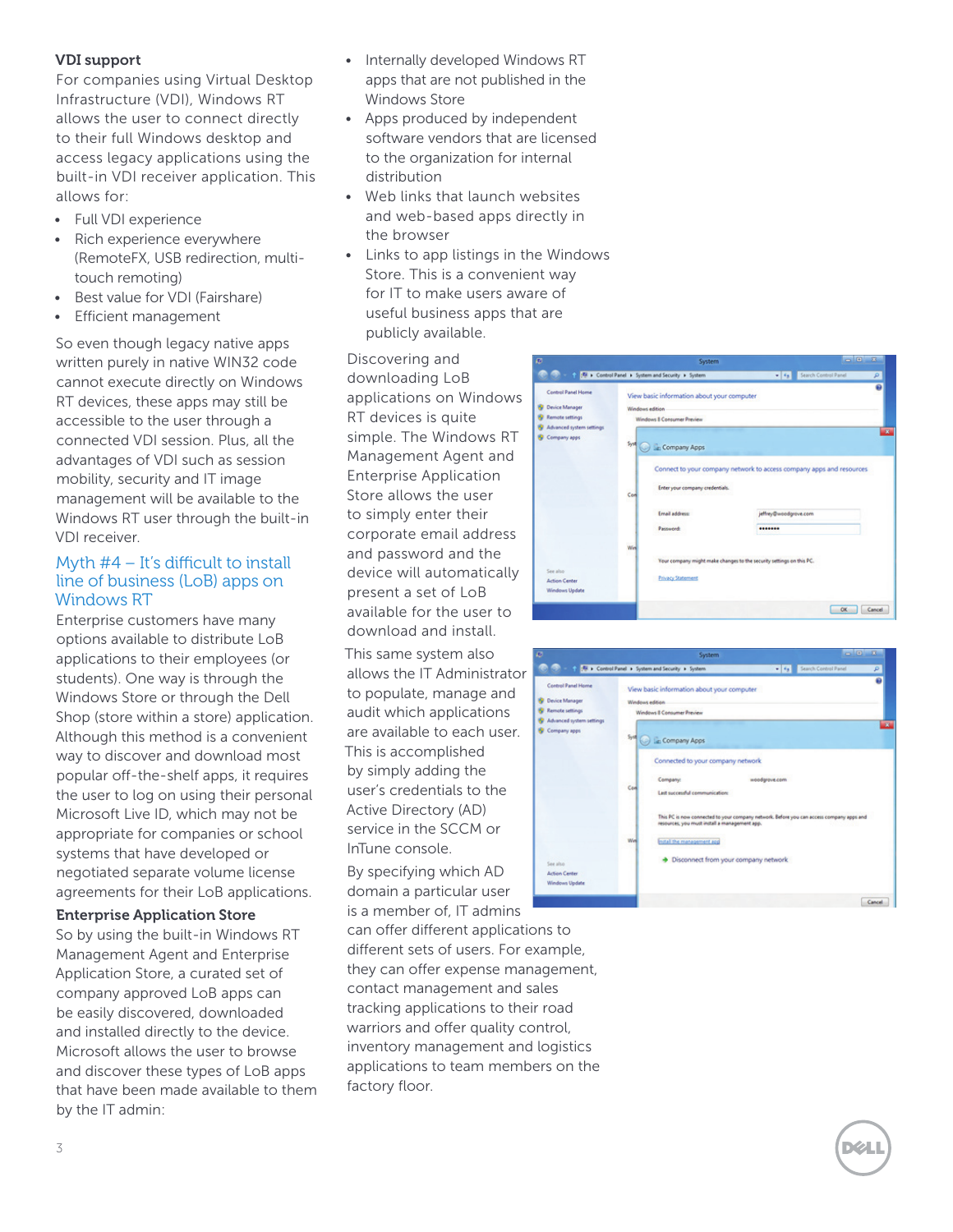The Windows RT Management Agent also performs daily maintenance tasks, updates downloaded applications and checks for new apps available to the user. It will also report back which apps are installed on which machine for inventory and software license audits. The result is a system in which enterprise customers can populate a set of curated LoB applications they want their users to discover, download and use. Refer to the following blog for more information about managing LoB apps using the Enterprise Application Store.

Ref: Managing "BYO" PCs in the enterprise (including WOA) http://blogs.msdn.com/b/b8/archive/2012/04/19/managingquot-byo-quot-pcs-in-the-enterprise-including-woa.aspx

The new Windows RT interface is the largest technology shift in the PC industry since Microsoft moved away from DOS.

## Myth #5 – Windows RT is not good for BYOD users

The consumerization of IT trend in the marketplace is driving companies to adopt Bring Your Own Device (BYOD) policies. These companies have been trending away from fully managing devices to more monitoring and maintaining access controls to their applications, data and services, while leaving the user's personal applications and private data alone.

Today, Windows RT is a perfect complement to the BYOD trend, primarily because it has the consumer features end users desire and the enterprise enablers corporate customers require. Its main focus is security, manageability, productivity and application access, *when and where appropriate* to the company or user. If the company or end user (if in a BYOD environment) chooses to disconnect from the control and compliance of the enterprise, the IT admin simply initiates a disconnection of the device which will:

- Remove the activation key that allowed the agent to install LoB apps. Once removed, any WinRT apps that were installed via the SSP and management client are deactivated.
- Remove any certificates that the agent has provisioned.
- Cease enforcement of the settings policies that the management infrastructure applied.
- Report successful deactivation to the management infrastructure if the admin initiated the process.
- Remove the agent configuration, including the scheduled maintenance task. Once completed, the agent remains dormant unless the user reconnects it to the management infrastructure.

This process will not touch the personally loaded applications the user purchased or downloaded through the marketplace, but will effectively remove all corporate assets off of the employee-owned device.

Ref: Managing "BYO" PCs in the enterprise (including WOA) http://blogs.msdn.com/b/b8/archive/2012/04/19/managingquot-byo-quot-pcs-in-the-enterprise-including-woa.aspx

# Myth #6: Windows RT is not like having a "full" Windows OS

The new Windows RT is a purpose-built operating system designed specifically to be used on ARM-based mobile and tablet devices. Its design intent was to leverage the many advantages of Windows 8, but it's optimized for an ARM-based processor.

#### The "Windows Experience" Interface (formally known as the Metro UI)

The new Windows RT interface is the largest technology shift in the PC industry since Microsoft moved away from DOS. But most legacy x86 software was UI designed for keyboard and mouse interaction and therefore, customers would have to redesign the software for optimal finger touch experience to be used on a tablet.

Windows RT apps are, by default, designed specifically for finger touch using the new WinRT "Windows Experience" interface. This new interface allows developers to design lightweight apps that are optimized to connected run or cloud-based apps written in HTML5 instead of heavy C++ native applications. And since Windows RT can ONLY run WinRT apps, any application that is written for a Windows RT device can be easily ported to run on a full Windows 8 PC or in cases, execute on either with no changes required.

#### VDI

As explained earlier, there is yet another alternative to running x86 software on the tablet itself. When intermittent access to legacy x86 software is required on a tablet, consider VDI and a Dell keyboard dock that comes with a touchpad.

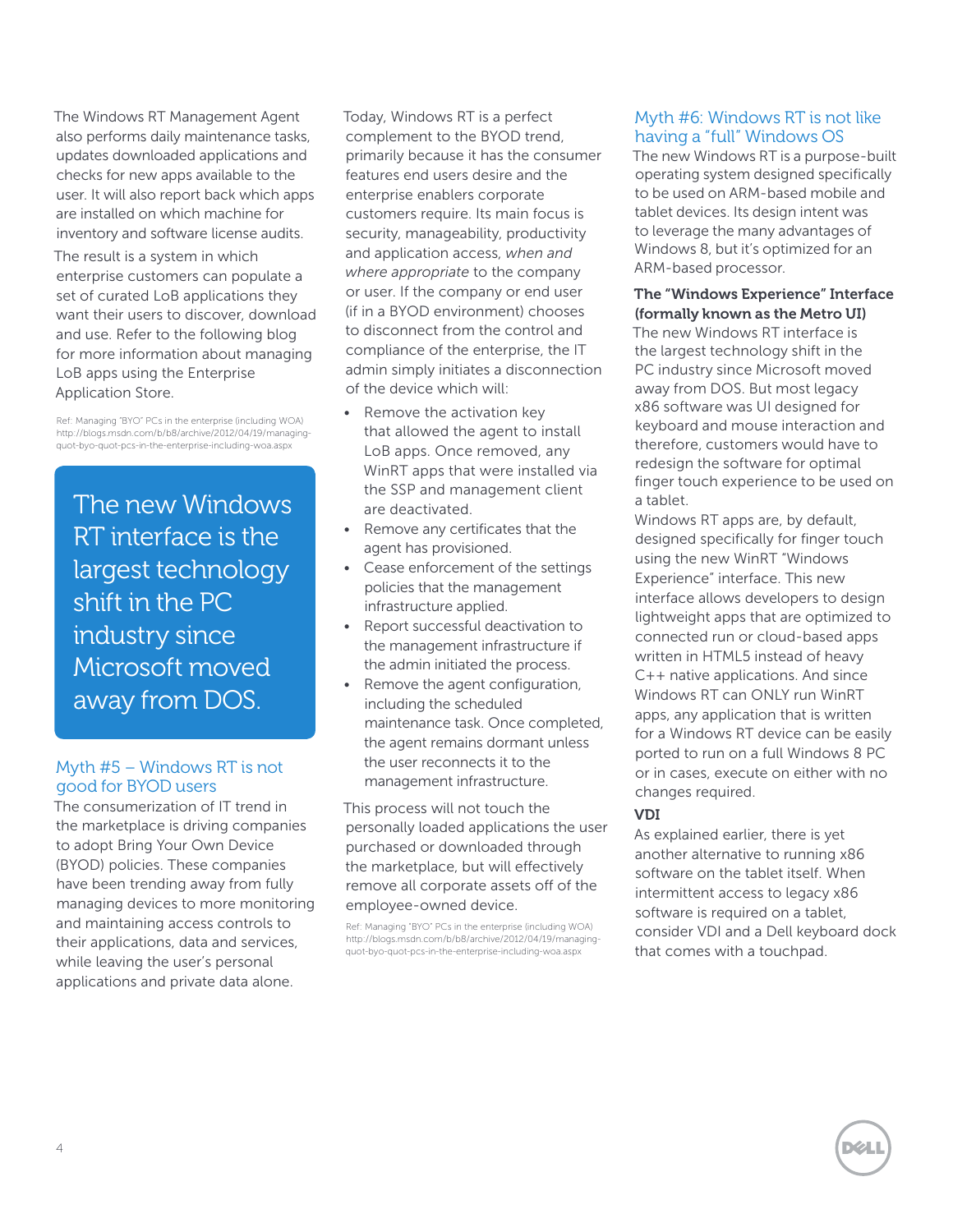# Windows 8 feature comparison

Below is a line-by-line comparison of Windows RT versus the other versions of Windows 8. As you can see, Windows RT stacks up pretty well.

| Feature name                                                                     | Windows 8   | Windows 8 Pro | <b>Windows RT</b> |
|----------------------------------------------------------------------------------|-------------|---------------|-------------------|
| Upgrades from Windows 7 Starter, Home Basic, Home Premium                        | X           | $\times$      |                   |
| Upgrades from Windows 7 Professional, Ultimate                                   |             | X             |                   |
| Start screen, Semantic Zoom, Live Tiles                                          | $\times$    | X             | $\times$          |
| Windows Store                                                                    | X           | X             | X                 |
| Apps (Mail, Calendar, People, Messaging, Photos, SkyDrive, Reader, Music, Video) | X           | X             | $\times$          |
| Microsoft Office (Word, Excel, PowerPoint, OneNote)                              |             |               | $\times$          |
| Internet Explorer 10                                                             | $\times$    | $\times$      | $\times$          |
| Device encryption                                                                |             |               | $\times$          |
| Connected standby                                                                | $\times$    | X             | $\times$          |
| Microsoft account                                                                | X           | X             | $\times$          |
| Desktop                                                                          | X           | X             | $\times$          |
| Installation of x86/64 and desktop software                                      | X           | X             |                   |
| Updated Windows Explorer                                                         | X           | X             | $\times$          |
| Windows Defender                                                                 | X           | X             | $\times$          |
| SmartScreen                                                                      | X           | X             | $\times$          |
| Windows Update                                                                   | X           | X             | $\times$          |
| Enhanced Task Manager                                                            | X           | X             | $\times$          |
| Switch languages on the fly (Language Packs)                                     | X           | X             | $\times$          |
| Better multiple monitor support                                                  | X           | X             | $\times$          |
| Storage spaces                                                                   | X           | X             |                   |
| Windows Media Player                                                             | X           | X             |                   |
| Exchange ActiveSync                                                              | X           | X             | $\times$          |
| File history                                                                     | X           | X             | X                 |
| ISO / VHD mount                                                                  | X           | X             | $\times$          |
| Mobile broadband features                                                        | $\mathsf X$ | $\times$      | $\times$          |
| Picture password                                                                 | $\mathsf X$ | $\mathsf X$   | $\times$          |
| Play To                                                                          | $\mathsf X$ | $\mathsf X$   | X                 |
| Remote Desktop (client)                                                          | $\mathsf X$ | $\mathsf X$   | $\times$          |
| Reset and refresh your PC                                                        | $\mathsf X$ | $\mathsf X$   | $\times$          |
| Snap                                                                             | $\mathsf X$ | $\mathsf X$   | $\mathsf X$       |